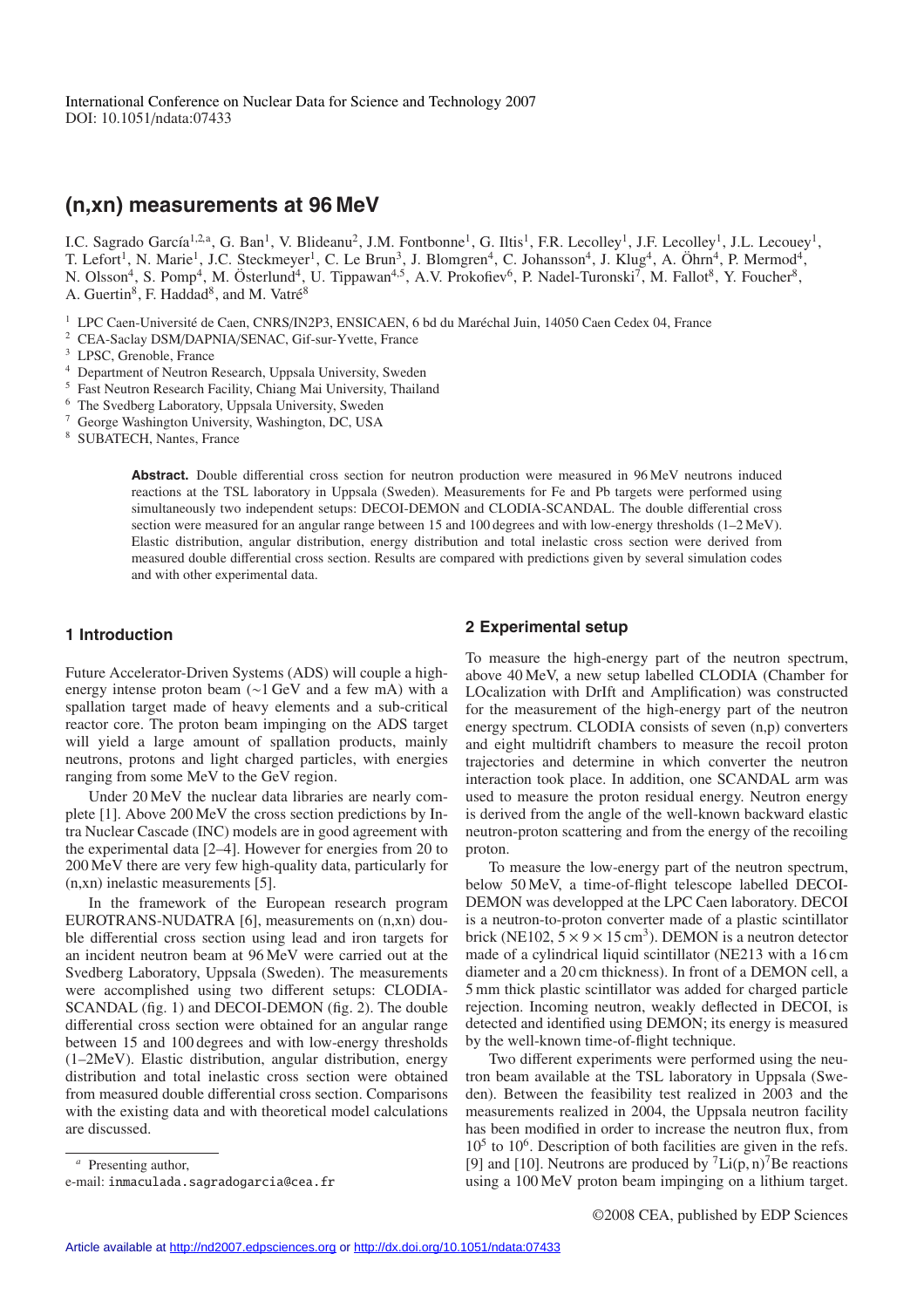

**Fig. 1.** Schematic view of the CLODIA-SCANDAL setup.



**Fig. 2.** Schematic view of the DECOI-DEMON setup.



**Fig. 3.** Elastic cross section Pb(n,n) obtained with CLODIA-SCANDAL and DECOI-DEMON (circles) compared to experimental data from [11] and [12] (squares), and to optical model calculations [13] (solid line).

Produced neutrons are separated from the primary proton beam using a magnetic deflection. The neutron beam is collimated before its arrival at the experimental hall. About 50% of neutrons are in a 96 MeV peak and the rest in low energy tail. The beam monitoring is provided by a Faraday cup where the proton beam is dumped and by a fission detector composed of thin-film breakdown counters placed in the experimental hall.

# **3 Results**

Double differential distributions for  $T_n$  > 40 MeV were obtained using CLODIA-SCANDAL setup. Distributions for  $T_n < 50 \,\text{MeV}$  were obtained using the DECOI-DEMON



Fig. 4. Elastic cross section Fe(n,n) obtained with CLODIA-SCANDAL and DECOI-DEMON (circles) compared to optical model calculations [13] (solid line).



**Fig. 5.** Double differential cross section Pb(n,xn).

setup. In the overlap energy region, from 40 to 50 MeV, the two set of measurement differs from less than 10%.

For small angles an elastic peak centered at 96 MeV (energy beam) is clearly observed. Elastic cross section were calculated via direct integration of this elastic peak. DECOI-DEMON device also allows the elastic cross section measurements (more details can be found in [7, 8]). The obtained results are in good agreement with existing experimental data [11, 12] and with optical model calculations [13] (figs. 3 and 4). This agreement validates the cross section normalization procedure.

Figures 5 and 6 show the complete double differential distributions for lead and iron target for an angular range from 15 to 100 degrees and with an energy threshold of 1–2 MeV. Energy distributions were obtained from measured double differential cross section using the Kalbach parameterization [14, 15]. Total inelastic cross section were calculated from energy distribution integration in the measured energy region (table 1).

## **4 Model and experimental data comparison**

Energy differential distributions for lead and iron were calculated using several available models: GNASH [16] and INCL4-ABLA [17, 18] in MCNPX [19], FLUKA and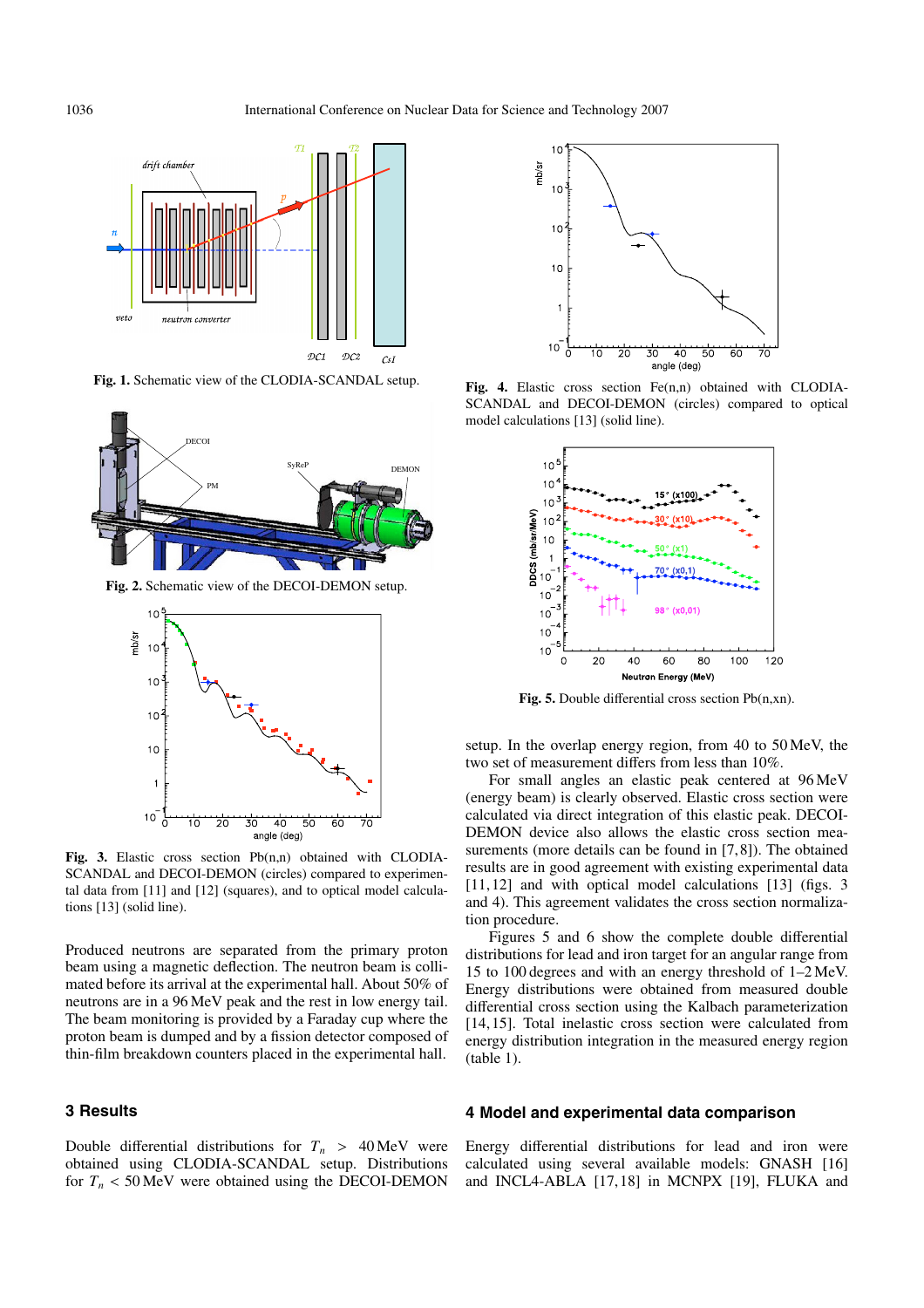

**Fig. 6.** Double differential cross section Fe(n,xn).



**Fig. 7.** Energy differential cross section Pb(n,xn) derived from double differential cross section using the Kalbach systematic (points) compared to theoretical prediction (lines): MCNPX/GNASH (dark blue), MCNPX/INCL4-ABLA (red), GEANT3/FLUKA (brown), GEANT/GHEISHA (pink), TALYS (green), DYWAN (black) and DYWAN+symmetry energy term (blue).

GHEISA in GEANT3 [20], TALYS [21], and the microscopic model DYWAN [22, 23] with and without a symmetry energy term. Comparison between those calculations and the experimental data are shown in figures 7 and 8. We observe a systematic data under-estimation.

Total neutron production were calculated by direct integration of the measured energy region for the two MCNPX calculations (table 1). For the iron target, the disagreement is clear and total neutron production are underestimated by a factor of three. The better agreement found for the lead target is due to a compensating effect between evaporation and preequilibrium emission in MCNPX calculations.

We have also made the comparison between the data given in this work and the available (n,xn) data [24] for

**Table 1.** Total neutron production (in mb) calculated in the measured energy region.

| target | GNASH | INCL4/ABLA | DATA |
|--------|-------|------------|------|
| Fe.    | 1459  | 1577       | 4304 |
| Ph     | 5011  | 5964       | 6132 |



Fig. 8. Energy differential cross section Fe(n,xn)derived from double differential cross section using the Kalbach systematic (points) compared to theoretical prediction (lines): MCNPX/GNASH (dark blue), MCNPX/INCL4-ABLA (red), GEANT3/FLUKA (brown), GEANT/GHEISHA (pink), TALYS (green), DYWAN (black) and DYWAN+symmetry energy term (blue).



**Fig. 9.** Pre-equilibrium cross section obtained from the available existing data (symbols) and from the present work (black circles) represented as a function of the number of neutron of the target element.

different targets. For each experimental data set (included ours) pre-equilibrium cross section was calculated by integration of the energy distribution with an energy threshold of  $T_{\text{threshold}} = 12 \,\text{MeV}$ . Results presented as a function of the number of neutron in the target element are shown in figure 9 (left panel) and we can see that our results are far from the others. Nevertheless one have to consider the fact that all available (n,xn) data except one were obtained at neutron beam energy lower than 30 MeV. In order to obtain an information not dependant of the incident beam energy, pre-equilibrium cross section were divided by the quantity  $(T_{beam} - T_{threshold})$ . Results are presented in the figure 9 (right panel). A good agreement between the different experimental data and the results obtained in this work is found.

## **5 Summary**

Double differential cross section for neutron production were measured in 96 MeV neutrons induced reactions on lead and iron targets. Measurements were obtained for an angular range between 15 and 98 degrees and with an energy threshold of